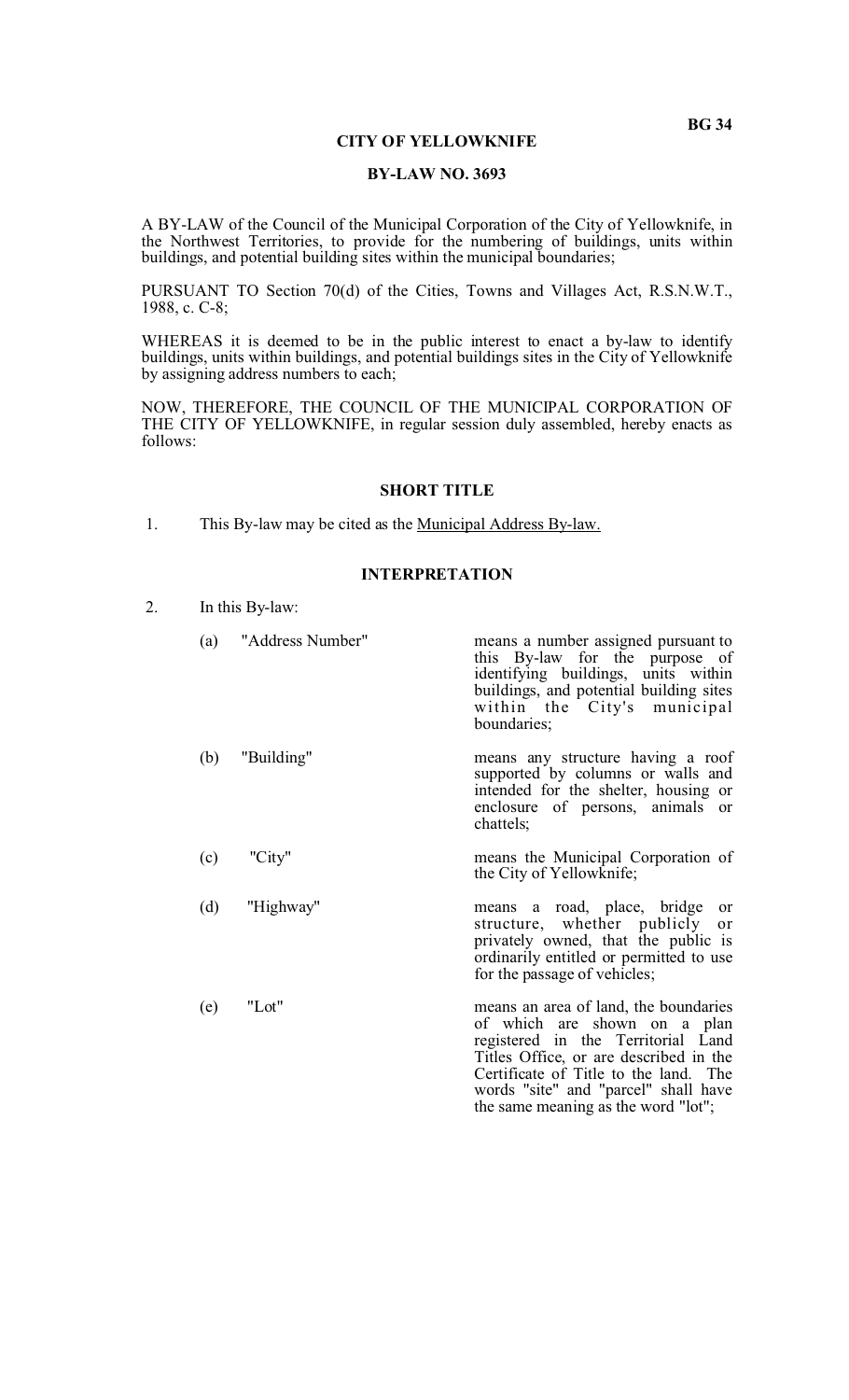| (f) | "Officer"   | a person appointed in<br>means<br>accordance with the Cities, Towns and<br>Villages Act as a By-law Officer to<br>enforce the By-laws of the City of<br>Yellowknife, and includes any Peace<br>Officer who is authorized to enforce<br>the By-laws of the City; |
|-----|-------------|-----------------------------------------------------------------------------------------------------------------------------------------------------------------------------------------------------------------------------------------------------------------|
| (g) | "Owner"     | means any person who is temporarily<br>or permanently in charge of a<br>property, building or residence and<br>includes a tenant or occupant;                                                                                                                   |
| (h) | "Roadway"   | means the part of a highway that is<br>improved, designed or ordinarily used<br>for the passage of vehicles, but does<br>not include the shoulder of a highway;<br>and                                                                                          |
| (i) | "Structure" | means anything constructed or erected<br>with a fixed location on the ground or<br>attached to something having a fixed<br>location on the ground.                                                                                                              |

### **APPLICATION**

- 3. The Municipal Corporation of the City of Yellowkife is hereby authorized to assign address numbers as illustrated in Schedule A attached to and forming part of this By-law.
- 4. The following provisions shall apply to address numbers assigned pursuant to this By-law:
	- (a) All buildings and units within buildings shall be assigned an address number. The City may, at its discretion, assign address numbers to potential building sites, otherwise known in the context of this By-law  $\alpha$ s "Lot" $(s)$ .
	- (b) The City may consider a request for a change of address provided that such request is in writing and is delivered to the Director, Department of Public Works and Engineering, City of Yellowknife. Where assigned numbers have been revised the owner shall display the numbers so revised in accordance with Subsection 4 (d) and (e).
	- (c) Where a conflict arises in the numbering of an existing address, the City shall provide for the revision of the numbers and require the owner to display the numbers so revised.
	- (d) The address number assigned shall be affixed to the building or such other structure as may be addressed by the City in a conspicuous place such that the number is clearly visible from the public highway or internal roadway from which the building obtains access.
	- (e) The address number shall be displayed on a contrasting background and the following shall apply to the minimum size of characters:

| Distance Setback from<br>from Adjacent Curbline | Minimum Character Size         |
|-------------------------------------------------|--------------------------------|
| $0 - 15$ m $(0 - 49.2$ ft)                      | 10 cm $(4 \text{ in})$         |
| 15 - 20 m (49.2 - 65.6 ft)                      | 15 cm $(6 \text{ in})$         |
| Greater than $20 \text{ m} (65.6 \text{ ft})$   | $20 \text{ cm} (8 \text{ in})$ |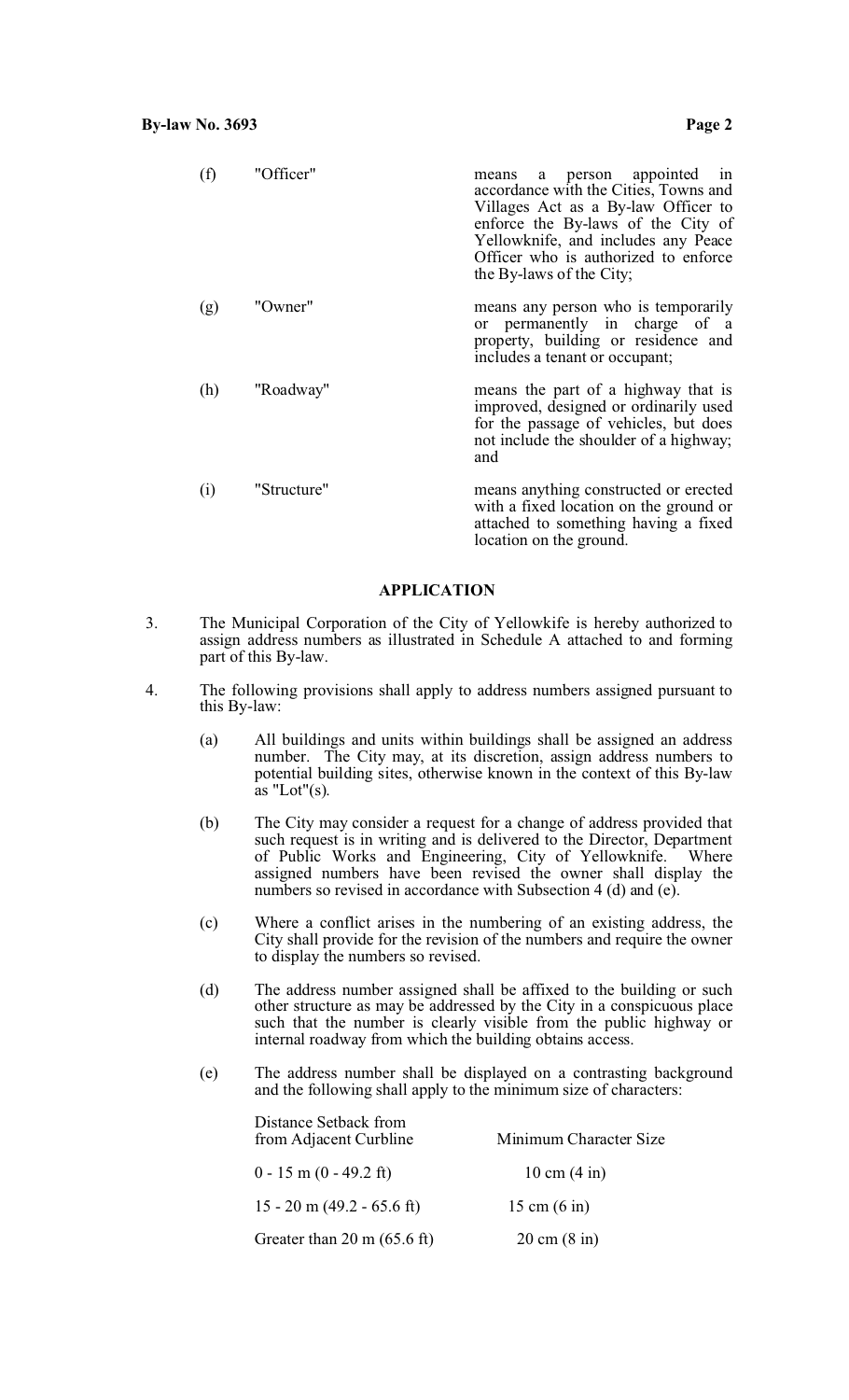- 
- (f) Where internal numbering is required as part of an address or change of address the following schedule shall apply:
	- (i) basement units shall be numbered B1 to B99;
	- (ii) ground floor units shall be numbered 100 to 199. Where use of an internal number greater than 199 is required, the next series of numbers (i.e.  $200 - 299$ ) may be selected provided that such numbers are not used elsewhere in the same structure. Internal signage shall be posted to clearly indicate which number ranges are located on each floor; and
	- (iii) succeeding floors shall be numbered in accordance with Subsection 4 (f) (ii) except that the first number or numbers for each unit shall be the respective floor number.
- (g) The internal number shall be assigned in a clockwise manner commencing from the reference address entrance to the building or respective floor.
- (h) An owner shall ensure that all addresses assigned pursuant to this Bylaw are posted and maintained in a legible form within the terms of this By-law.
- (i) No person shall remove, deface, obliterate or otherwise destroy the address placed upon or affixed to any building in accordance with this By-law, except during demolition or maintenance of the building.
- (j) No owner of a building bearing an incorrect address shall continue to use same once notified in accordance with Section 5 of this By-law.

## **ENFORCEMENT**

- 5. (1) This By-law shall be enforceable, on complaint, when notice of any contravention of any provision of this By-law has been sent by registered mail or delivered in person to the owner of the property in respect to which the contravention has occurred. Such notice shall state the following:
	- (a) Nature of the infraction of this By-law;
	- (b) Corrective measures required to comply with this By-law; and
	- (c) The time within which such corrective measures must be performed.
	- (2) If the corrective measures described in the notice are not completed within the specified time, the owner is guilty of an offence.
- 6. Any person violating any provision of this By-law is guilty of an offence and is liable upon Summary Conviction to a fine not exceeding:
	- (a) two thousand (\$2,000.00) dollars for an individual;
	- (b) ten thousand (\$10,000.00) dollars for a corporation; or
	- (c) imprisonment for a period not exceeding six months in default of payment of a fine.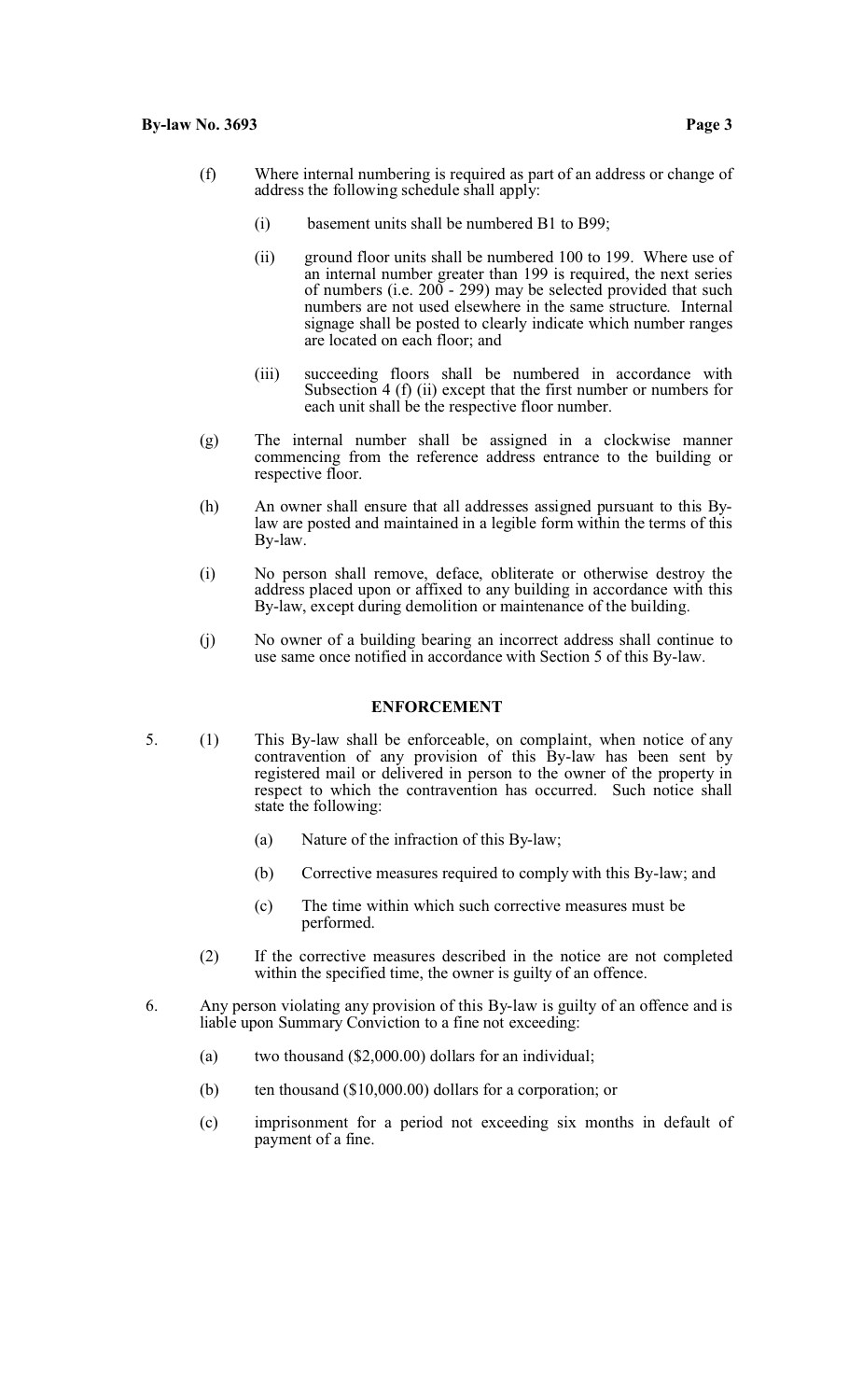7. (1) Pursuant to Section 6 of this By-law, an Officer may issue a Summary Offence Ticket Information in the form prescribed by the Summary Conviction Procedures Act and Regulations, to any person who violates any provision of this By-law and such person may in lieu of prosecution, pay the City a voluntary penalty calculated as follows:

| (a) | first offence | \$50.00 |
|-----|---------------|---------|
|-----|---------------|---------|

(b) second and subsequent  $$100.00$ offences

prior to the Court date specified on the ticket.

(2) Each day of violation of any provision of this By-law shall constitute a separate offence.

### **EFFECT**

 8. THIS by-law shall come into effect upon receiving Third Reading and otherwise meeting the requirements of Section 57 of the Cities, Towns and Villages Act.

READ a First Time this day of , A.D., 1993.

 $\overline{\phantom{a}}$ MAYOR

 $\overline{\phantom{a}}$ SENIOR ADMINISTRATIVE **OFFICER** 

\_\_\_\_\_\_\_\_\_\_\_\_\_\_\_\_\_\_\_\_\_\_\_\_\_\_\_\_\_\_\_\_

\_\_\_\_\_\_\_\_\_\_\_\_\_\_\_\_\_\_\_\_\_\_\_\_\_\_\_\_\_\_\_\_

\_\_\_\_\_\_\_\_\_\_\_\_\_\_\_\_\_\_\_\_\_\_\_\_\_\_\_\_\_\_\_\_

READ a Second Time this \_\_\_\_\_\_\_\_ day of \_\_\_\_\_\_\_\_\_\_\_\_\_\_\_\_\_\_, A.D., 1993.

 $\overline{\phantom{a}}$ MAYOR

| <b>SENIOR</b>  | ADMINISTRATIVE |
|----------------|----------------|
| <b>OFFICER</b> |                |

\_\_\_\_\_\_\_\_\_\_\_\_\_\_\_\_\_\_\_\_\_\_\_\_\_\_\_\_\_\_\_\_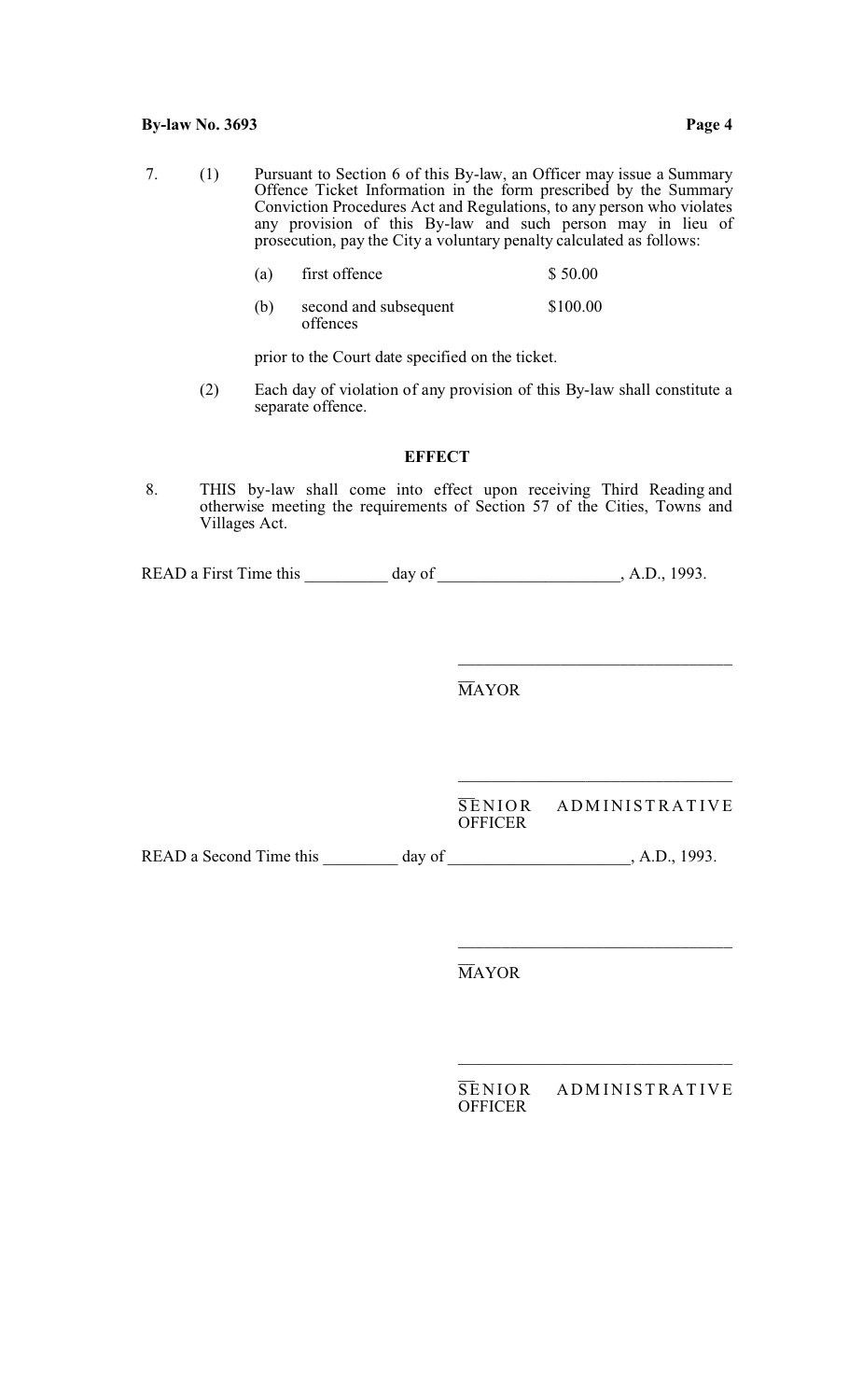**By-law No. 3693 Page 5**

READ a Third Time and Finally Passed this \_\_\_\_\_\_ day of \_\_\_\_\_\_\_\_\_, A.D., 1993.

 $\overline{\phantom{0}}$ MAYOR

 $\overline{\phantom{a}}$ SENIOR ADMINISTRATIVE OFFICER

\_\_\_\_\_\_\_\_\_\_\_\_\_\_\_\_\_\_\_\_\_\_\_\_\_\_\_\_\_\_\_\_

\_\_\_\_\_\_\_\_\_\_\_\_\_\_\_\_\_\_\_\_\_\_\_\_\_\_\_\_\_\_\_\_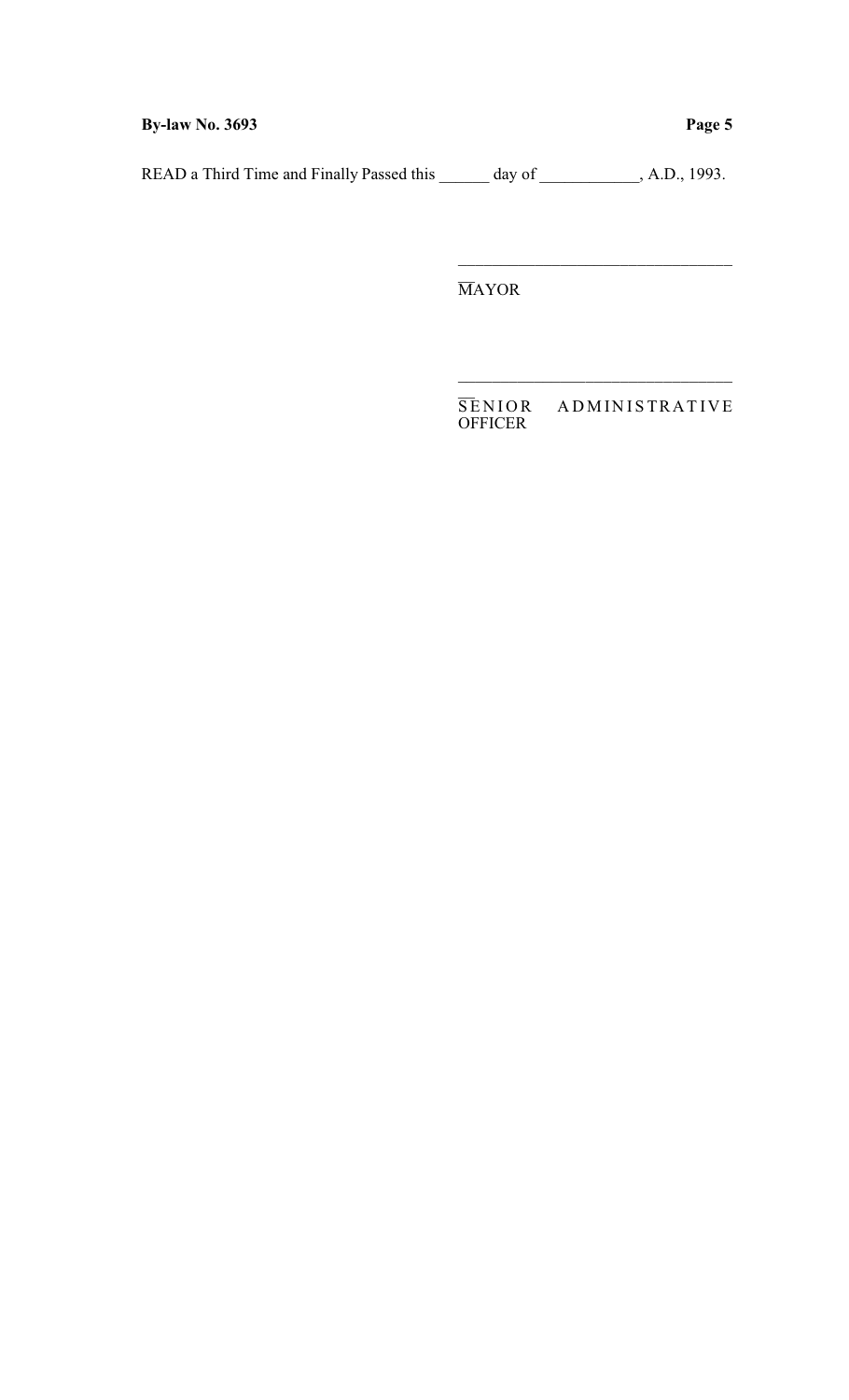## **ASSIGNMENT OF MUNICIPAL ADDRESSES**

1. Address numbers are based on the major roadways from which buildings obtain access. Figure 1 illustrates this point.

2. Addresses for avenues are based off the streets. Addresses will begin with the first two digits of the preceding street, followed by the numbers assigned to the building or lot in ascending order. Addresses on the left hand side of the street are odd; the right hand side even. Figure 2.

3. Addresses for streets are be based off the avenues. Addresses will begin with the first two digits of the preceding avenue, followed by numbers assigned to the building or lot in ascending order. Addresses on the left hand site of the street are odd; the right hand side even. Figure 3.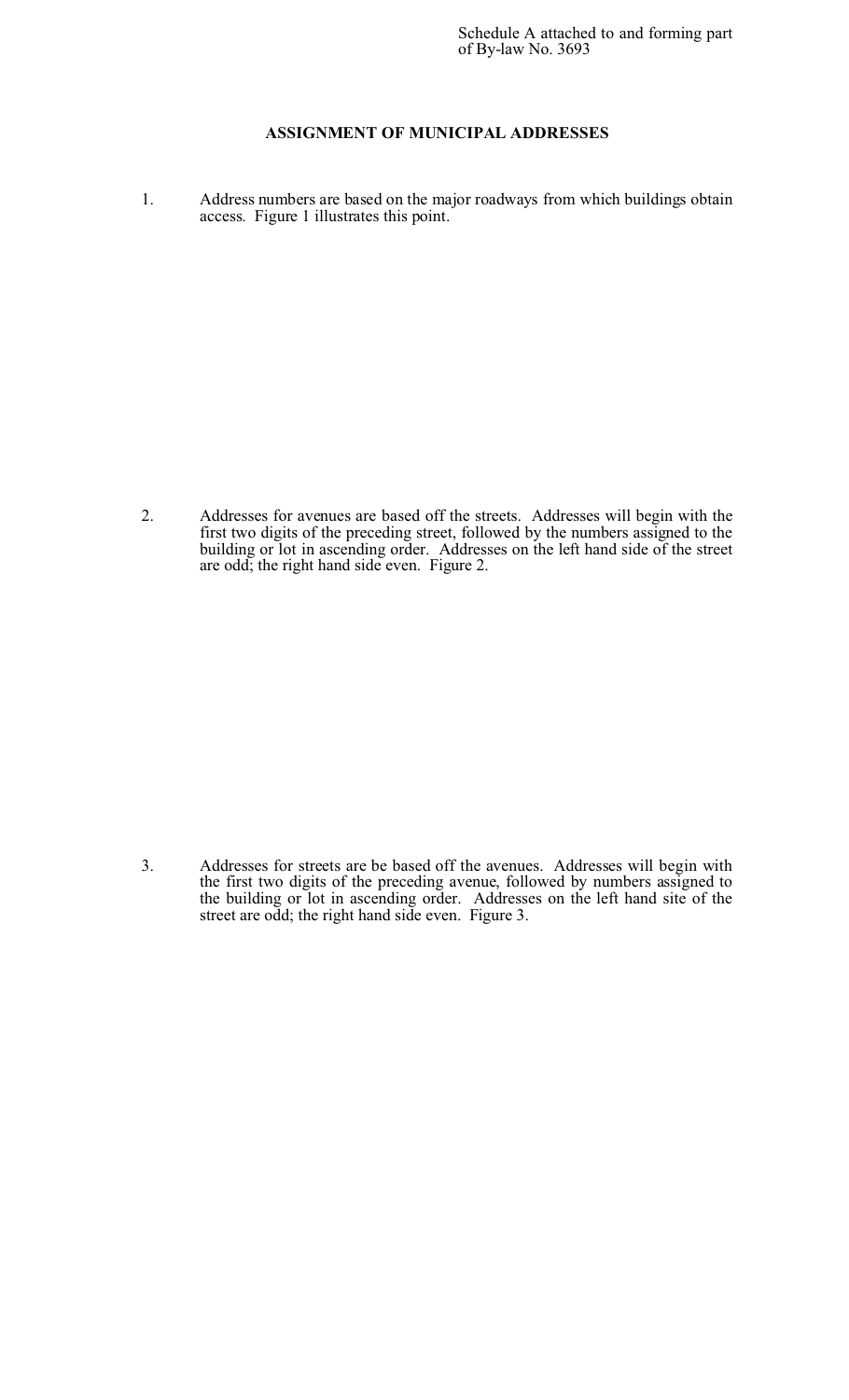4. Subdivisions do not always follow a grid pattern and, for this reason, addressing typically begins at the entrance and ends at the opposite subdivision access. Figure 4.

5. Cul-de-sacs will normally be numbered in a counterclockwise direction. Figure 5.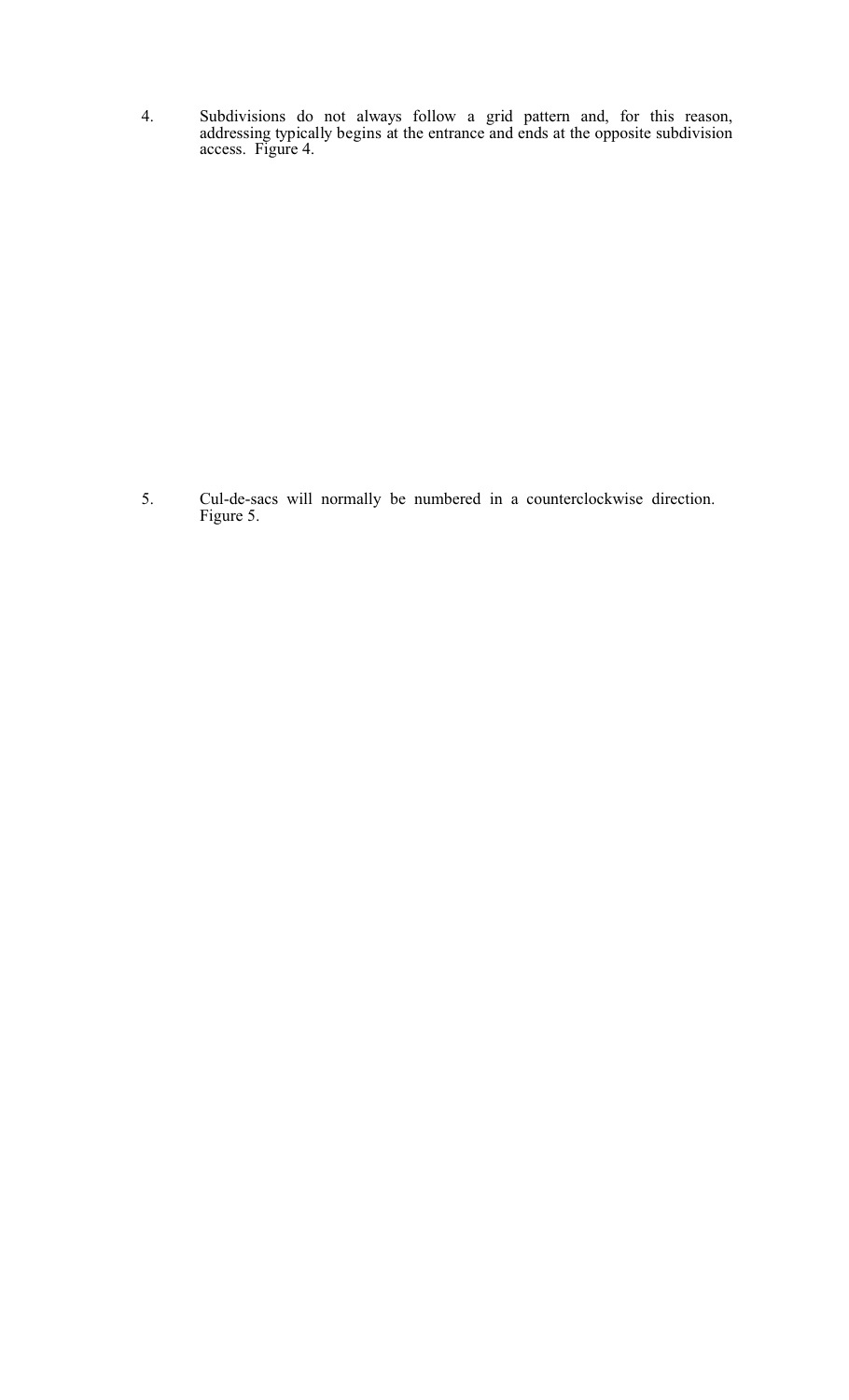Schedule A attached to and forming part of Bv-law No. 3693

#### ASSIGNMENT OF MUNICIPAL ADDRESSES

- 6021 502: 5023 8024 ĝ į  $515T$ AVENUE |||||||||||<br>|-<br>||||||||||| TREET **STREET**  $5102$ 510<br>WW 510. .<br>Mili 5197 뿝  $\overline{10}$   $\overline{6}$
- $2.$ Addresses for avenues are based off the streets. Addresses will begin with the first two digits of the preceding street, followed by the numbers assigned to the building or lot in ascending order. Addresses on the left hand side of the street are odd; the right hand side even. Figure 2.



 $3.$ Addresses for streets are be based off the avenues. Addresses will begin with the first two digits of the preceding avenue, followed by numbers assigned to the building or lot in ascending order. Addresses on the left hand site of the street are odd; the right hand side even. Figure 3.



Address numbers are based on the major roadways from which buildings obtain 1. access. Figure 1 illustrates this point.